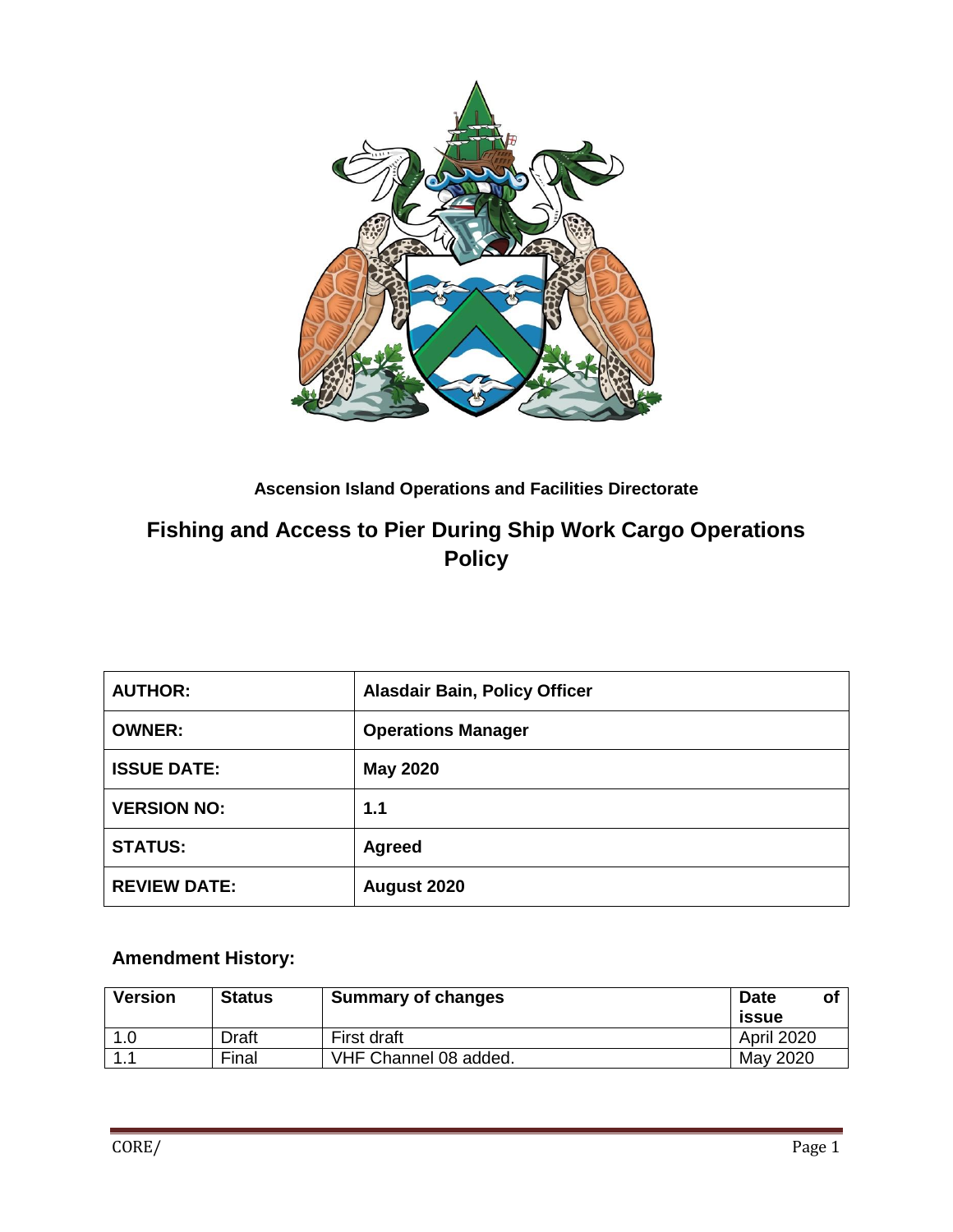# **Contents**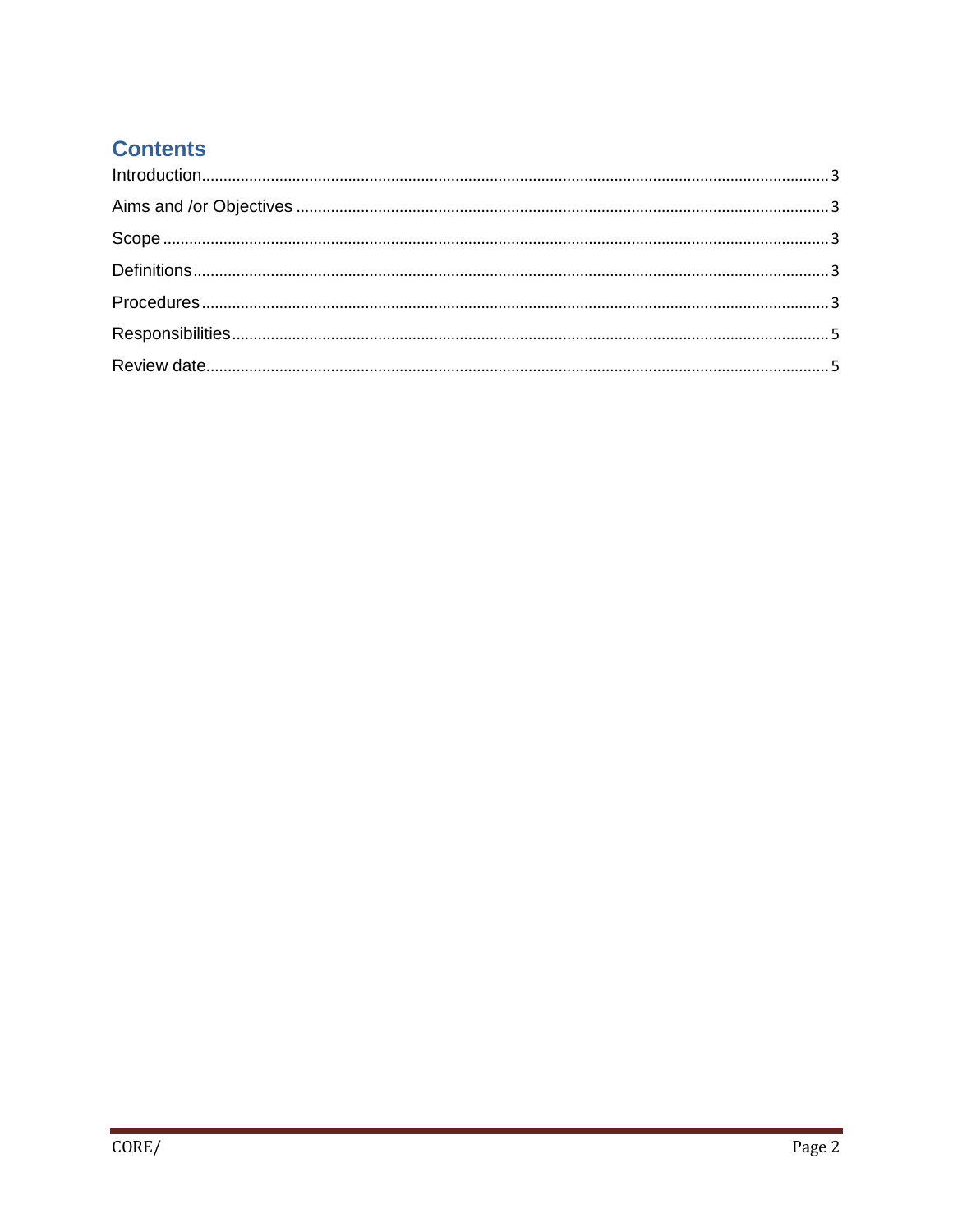## <span id="page-2-0"></span>**Introduction**

1. Ship-to-shore cargo operations are essential to ensure the continued sustainability of civilian life on Ascension. Given the complexity of the operation, access to the operational site (the pier and the seaside approach to the pier) must be appropriately managed.

## <span id="page-2-1"></span>**Aims and /or Objectives**

- 2. Ship-to-shore cargo operations are a critical island operation. As such, when being conducted this operation takes precedence over any other request to access the pier, with the exception of requests in relation to the threat to life.
- 3. Whilst ship-to-shore cargo operations must always take priority, it is recognised that recreational fishing is an important leisure activity on Ascension and as such efforts should be made to reasonably accommodate requests to access the sea via the pier during shipwork operations, where appropriate.
- 4. Due to their technical nature, shipwork operations pose an inherent danger to life, and as such all requests must be considered against the safety of AIG staff and the wider public.

#### <span id="page-2-2"></span>**Scope**

5. This policy covers all AIG managed ship-to-shore cargo operations. This includes access to the pier from both the sea and the land.

## <span id="page-2-3"></span>**Definitions**

| Fish bench    | The filleting bench located at the western end of the                                                                   |
|---------------|-------------------------------------------------------------------------------------------------------------------------|
|               | Georgetown Pier.                                                                                                        |
| Landing steps | The Tartar Steps, located at the western seaside end of                                                                 |
|               | Georgetown Pier.                                                                                                        |
| Pier / wharf  | The area commonly known as Georgetown Pier, beginning at<br>the entry control point and extending to the sea end of the |
|               |                                                                                                                         |
|               | pier and enclosed by a security fence.                                                                                  |
| Shipwork      | Ship-to-shore cargo operations encompassing stevedoring,                                                                |
|               | barge work, pier side manoeuvres and any other actions                                                                  |
|               | related to the discharging and loading of cargo.                                                                        |

## <span id="page-2-4"></span>**Procedures**

6. Any individual wanting to access the pier must first contact the Assistant Harbour Master to make a request to do so, either by telephone on 66244 or by presenting to port security prior to entering Georgetown Pier.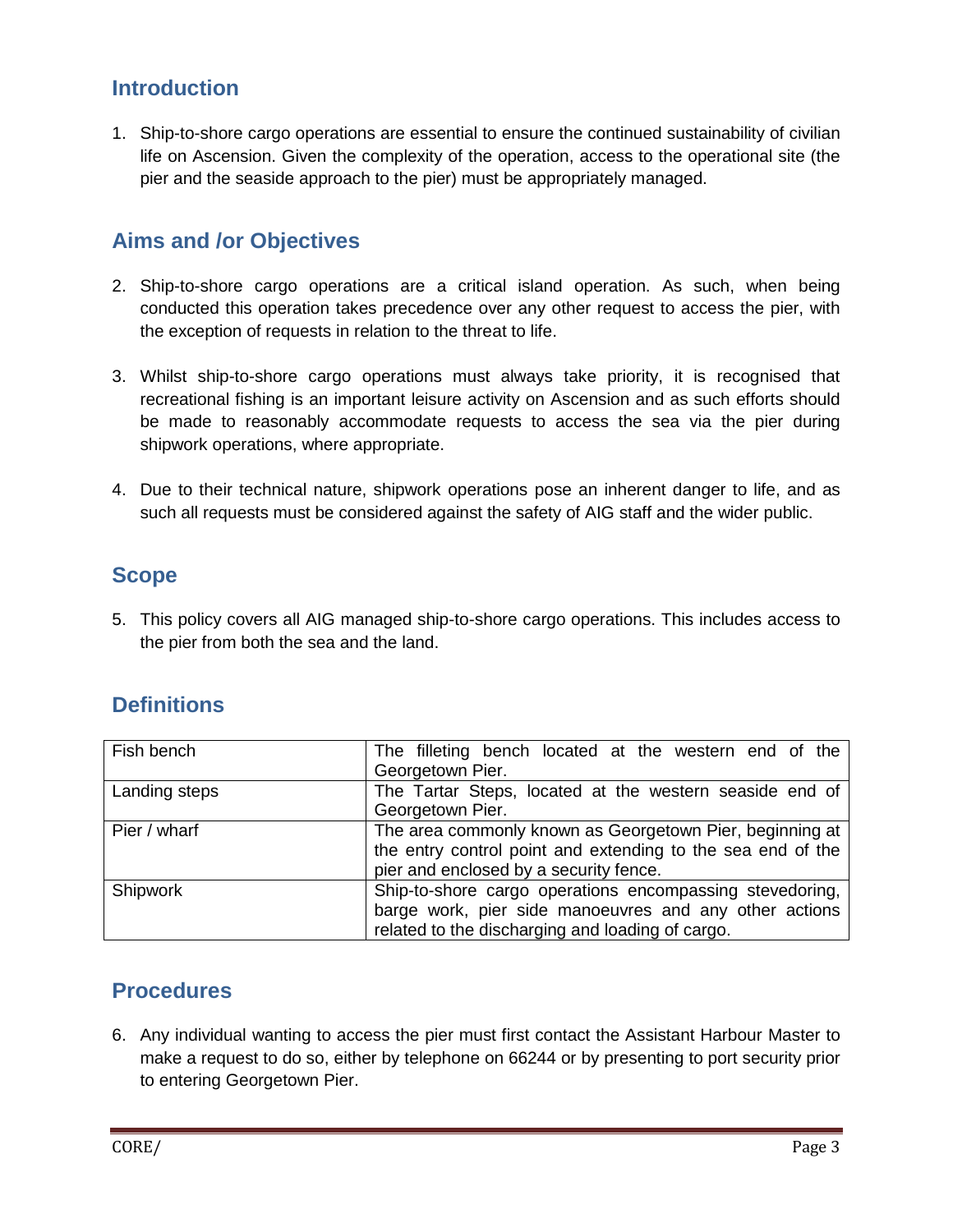- 7. Upon receiving a request the Assistant Harbour Master will liaise with the Marine Team Leader to determine whether it is safe and appropriate in the circumstances to agree to the request.
- 8. If deemed safe and appropriate to do so in the circumstances, the Assistant Harbour Master may grant permission to access the pier. In doing so they may place certain restrictions on this permission which must be adhered to.
- 9. From landside, only pedestrian access will be granted to the pier.
- 10. Whilst on the pier individuals must wear appropriate Personal Protective Equipment (PPE) and follow all directions provided to them by AIG staff. Anyone failing to adhere to the directions issued by the Assistant Harbour Master, Marine Team Leader or any other member of AIG staff may have their permission to access the pier revoked. This may then affect any future requests received by that individual to access the pier during shipwork operations.
- 11. As shipwork operations will always take priority, it may be necessary that those arriving at the pier, either at port security or returning to the landing steps by sea, are requested to wait until an appropriate time that safe access can be granted.
- 12. Prior to returning to the steps by vessel, individuals must contact the Marine Team Leader on VHF Channel 08 or the Assistant Harbour Master on VHF Channel 08 to seek permission to approach the landing steps. Anyone failing to adhere to the directions provided to them when in control of a vessel may be found in breach of s13 of the **Harbours Ordinance 2005** and may be liable to a fine of £10,000 or three months imprisonment, or both.
- 13. When in command of a vessel, individuals must adhere to Regulation 26 of the **Harbours Regulations 2010** and recognise the order of precedence and navigation in harbour waters by always ceding to vessels supporting shipwork. Failure to adhere to these regulations is punishable by a fine of £2,500 or three months imprisonment, or both.
- 14. During shipwork operations individuals will not be permitted to use the fish bench. In the interest of the safety of those undertaking landside manoeuvres, any fish that is landed must be bagged prior to it being carried up the landing steps and transported through the pier. This is to avoid potentially dangerous fish waste, blood or residue being entered onto the pier. If filleting is done on the vessel prior to landing, all fish waste must be bagged and brought ashore for disposal. Under Regulation 27 of the **Harbours Regulations 2010** it is an offence for any individual to leave any fish waste on any part of the wharf, punishable by a fine of £1,000.
- 15. Any member of the public failing to adhere to this policy may have their permission to access the pier revoked, or may be refused permission to access the pier during shipwork operations in the future.